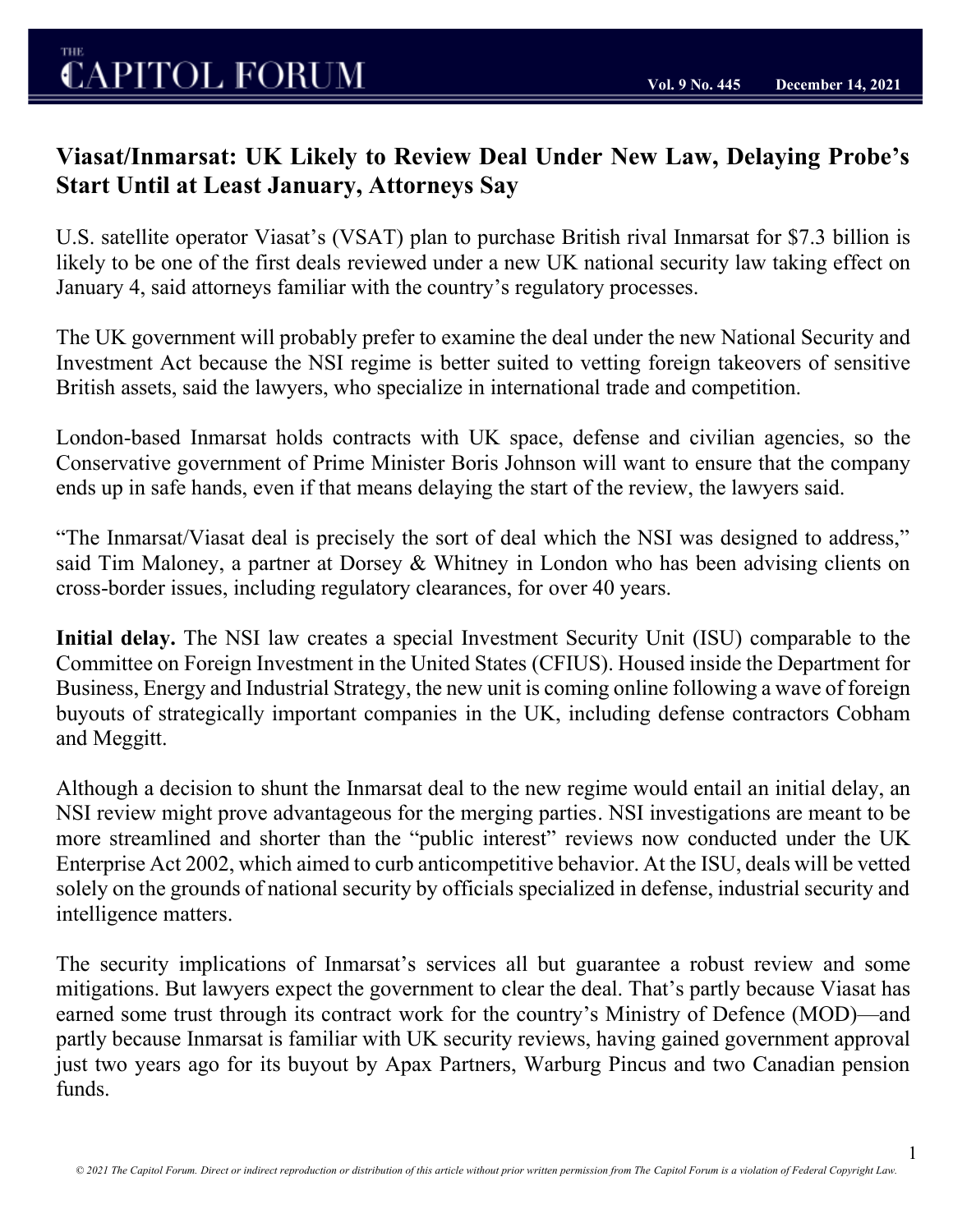The clearance in 2019 came after the buyers promised to safeguard classified information and to keep delivering services to government departments. The UK probably will insist on similar mitigations before approving the Viasat transaction, the lawyers said.

None of the lawyers interviewed for this article are involved in the deal or have firsthand knowledge of it. But they said the government was highly unlikely to review such a sensitive transaction under the old regime when it has the option to apply the new one.

Viasat and Inmarsat announced the buyout on November 8. Under the NSI Act, the government can use the ISU to investigate any deal reached between November 12, 2020, and January 4, 2022, providing it hasn't already been reviewed.

The merger partners have probably already held in informal talks with ISU officials, said Mark Taylor, a partner at Dorsey & Whitney who specializes in UK securities law and mergers and acquisitions.

Passing the case to the ISU would also ease the burden at the Competition and Markets Authority (CMA), which handles cases under the Enterprise Act and is overwhelmed with work, according to an attorney who is involved in other cases before the government.

"The CMA is pretty busy at the moment," the lawyer said on background. "We have already seen that some of the CMA's reviews are taking longer than usual."

Inmarsat and Viasat officials declined to comment. The Department for Business, Energy and Industrial Strategy didn't respond to multiple requests for comment.

**Geostationary satellites.** Carlsbad, California-based Viasat has agreed to purchase Inmarsat for \$850 million in cash and \$3.1 billion in stock to create a global space-based broadband provider. Viasat has also agreed to assume \$3.4 billion in Inmarsat debt.

The deal would create the world's largest geostationary satellite company, with 19 satellites and 10 more under construction to be launched over the next three years.

The transaction comes as geostationary satellites, which orbit the planet at some 35,000 kilometers (21,748 miles) above the equator, are responding to challenges posed by lower-orbiting communication satellites, including Elon Musk's [Starlink fleet](https://en.wikipedia.org/wiki/Starlink) of more than 1,500 spacecraft circling the Earth at an altitude of only some 550 kilometers (342 miles). Starlink and other loworbit services, such as OneWeb and Amazon's Project Kuiper, aim to provide high-speed Internet to far-flung and often remote locations.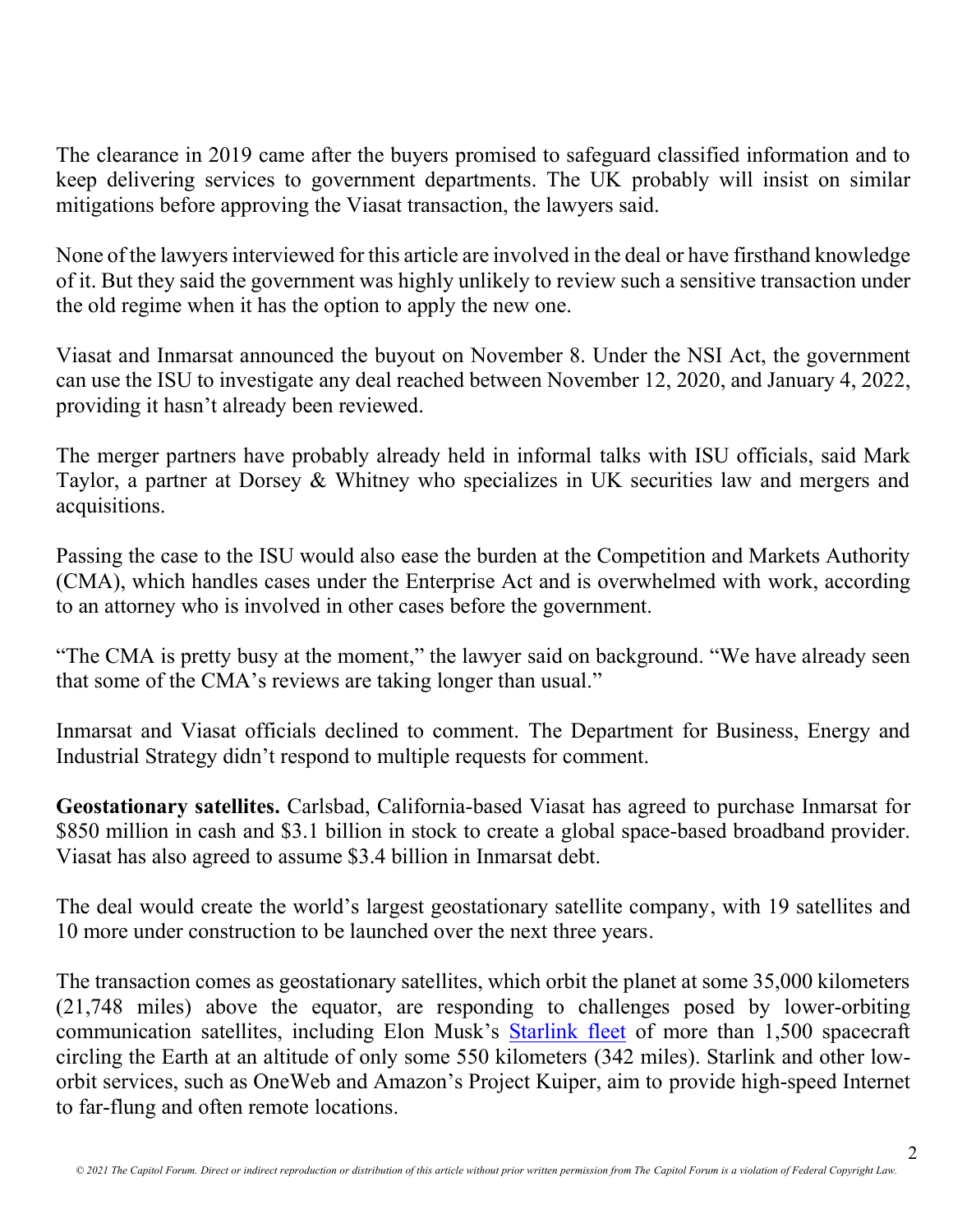In announcing the deal, Viasat and Inmarsat executives stressed that the merger would expand their global reach and help them to "connect the world." They said they expected to close the transaction in the second half of 2022.

List X contractor. Inmarsat has played a role in public safety and security ever since its emergence in 1979 as a satellite system for protecting lives at sea by locating distress signals. The service now caters to customers in fields ranging from aviation and shipping to mining and disaster relief.

Inmarsat has also become an important UK government contractor, supplying services to the UK's defense ministry, including systems that supported ground communications during the war in Afghanistan. Inmarsat helps logistics commanders manage supply chains, supports airborne operations and facilitates communications for the Royal Navy. The company provides services to the UK Space Agency, too.

Inmarsat works so closely with UK defense officials that it's allowed to carry out work classified as secret or above on its own premises. This makes it a "List X" contractor, the British term for a company holding what other countries call a Facility Security Clearance.

Given that classification, ISU can be expected to explore who will gain access through the merger to sensitive information about the country's defense and national security.

**Déjà vu.** Inmarsat has been down this road before. Once listed on the London Stock Exchange, the satellite communications company faced a public-interest review when it went private through the buyout by Apax, Warburg Pincus, the Canada Pension Plan Investment Board and the Ontario Teachers' Plan Board. That investigation by the CMA sheds light on what Viasat may need to do to secure approval for its takeover of Inmarsat, said Taylor and Maloney.

At the time, the UK required the buyers to keep delivering on Inmarsat's contractual obligations to the MOD and other government departments. Inmarsat was also obliged to notify the government of any material changes in its operations and promised not to withdraw any specific services for three years.

The parties promised to protect sensitive information, notably classified defense information that Inmarsat needed to fulfill its contracts. In addition, the companies had to employ a security controller to oversee compliance matters.